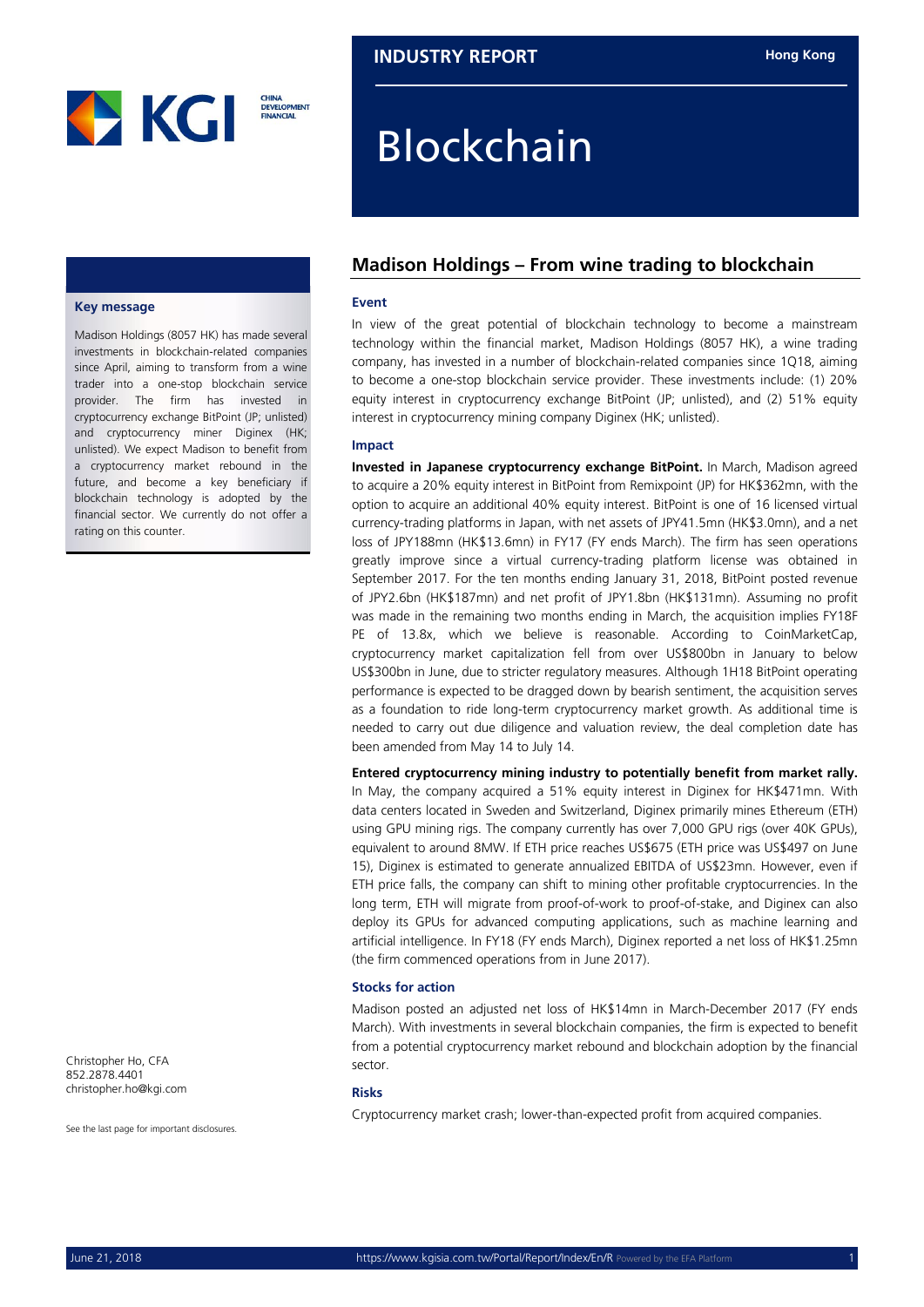

**Figure 1: Corporate milestones**



*Source: Company data; KGI Research*

| Figure 2: Breakdown of Madison Holdings FY14-FY17 results (FY ends March) |             |             |             |             |  |
|---------------------------------------------------------------------------|-------------|-------------|-------------|-------------|--|
| Rmb mn                                                                    | <b>FY14</b> | <b>FY15</b> | <b>FY16</b> | <b>FY17</b> |  |
| Revenue                                                                   | 70.0        | 145.7       | 126.7       | 139.6       |  |
| Cost of sales                                                             | (45.4)      | (105.6)     | (93.7)      | (111.6)     |  |
| <b>Gross profit</b>                                                       | 24.7        | 40.1        | 33.0        | 28.0        |  |
| Operating expenses                                                        | (15.7)      | (22.1)      | (26.5)      | (43.2)      |  |
| <b>Operating profit</b>                                                   | 9.0         | 18.0        | 6.5         | (15.2)      |  |
| Finance costs                                                             | 0.0         | 0.7         | 0.0         | 0.0         |  |
| Others                                                                    | (0.3)       | (1.4)       | (13.6)      | 0.0         |  |
| Profit before tax                                                         | 8.7         | 17.3        | (7.1)       | (15.2)      |  |
| Income tax expenses                                                       | (1.5)       | (3.0)       | (2.2)       | 0.4         |  |
| Profit after tax                                                          | 7.2         | 14.3        | (9.3)       | (14.8)      |  |
| Less: MI                                                                  | 0.0         | (0.2)       | (0.1)       | 0.2         |  |
| Net profit                                                                | 7.2         | 14.2        | (9.4)       | (14.6)      |  |
| Margin (%)                                                                |             |             |             |             |  |
| Gross margin                                                              | 35.3        | 27.5        | 26.0        | 20.0        |  |
| Op. margin                                                                | 12.8        | 12.3        | 5.1         | (10.9)      |  |
| Net margin                                                                | 10.3        | 9.7         | (7.5)       | (10.5)      |  |
| YoY growth (%)                                                            |             |             |             |             |  |
| Revenue                                                                   |             | 108.0       | (13.0)      | 10.2        |  |
| Gross profit                                                              |             | 62.4        | (17.8)      | (15.2)      |  |
| Operating profit                                                          |             | 99.9        | (64.0)      | (335.0)     |  |
| Net profit                                                                |             | 96.5        | (166.7)     | 54.7        |  |

*Source: Company data; KGI Research*